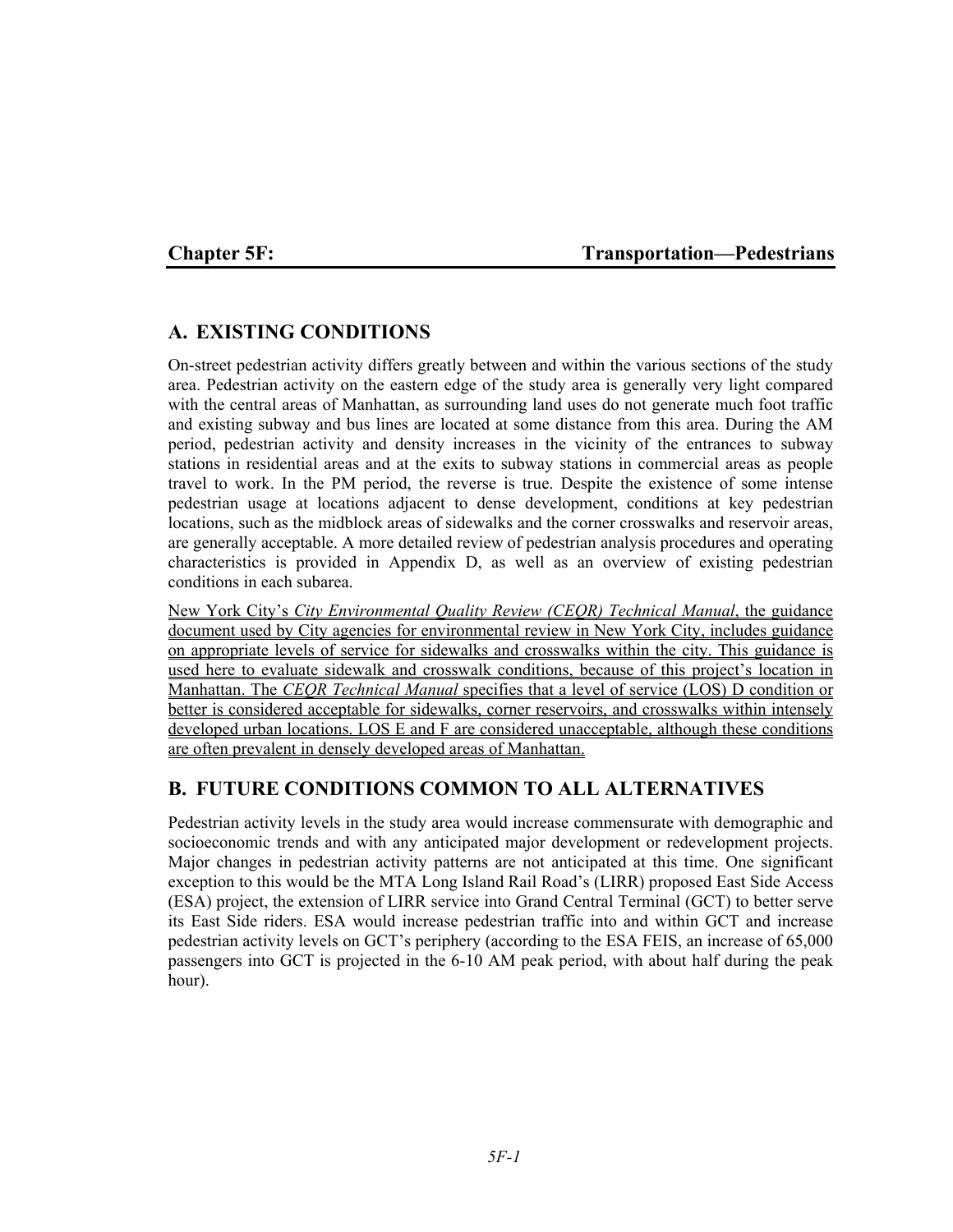# **C. CONSTRUCTION IMPACTS OF THE PROJECT ALTERNATIVES**

## **NO BUILD ALTERNATIVE**

Under the No Build Alternative, the Second Avenue Subway would not be built. Therefore, there would be no pedestrian impacts caused by the construction or operation of the subway.

#### **SECOND AVENUE SUBWAY**

Construction of the Second Avenue Subway would narrow sidewalks adjacent to construction zones along the alignment; some sidewalks could also experience temporary short-term closures. For purposes of analysis, a significant adverse impact would occur if the closures at any one location were to last for longer than 2 weeks. The construction of a typical subway station is generally expected to take 3 to 5 years, and up to 10 years where access/shaft sites and staging areas are also proposed for removal of tunnel spoils and operation of construction equipment. During this construction time, the width of the sidewalk on one side of the Second Avenue alignment corridor or the other could be narrowed to approximately 5 feet wide to accommodate the construction zone. At some locations, the sidewalk on both sides of the street might need to be narrowed to provide an additional travel lane or a wider construction area. Maintenance and protection of traffic plans would be implemented to preserve pedestrian flows through areas affected by construction zones, but, at times, some temporary restrictions, sidewalk narrowings, and pedestrian detours may be needed. For purposes of analysis, a significant adverse impact would occur if the closures at any one location were to last for longer than 2 weeks.

On-street pedestrian impacts would occur on the narrow 5-foot-wide sidewalks through the construction zone if the 15-minute two-way pedestrian volumes exceed 750 pedestrians within Manhattan's Central Business District (CBD) or exceed 650 pedestrians outside of the CBD. This assumes that the effective width through the construction zone would be four feet. The full 5-foot walkway width would not be completely utilized by pedestrians since people normally do not press closely against walls lining a construction site; therefore, 6 inches of unused space are subtracted from both sides of the walkway when determining pedestrian level of service. Based on pedestrian data collected at study station locations, pedestrian volumes along the alignment are substantially lower than these threshold volumes and construction phase pedestrian impacts would not be expected. One exception is the Lower Manhattan area near Wall Street where significant pedestrian impacts might occur at times since on-street pedestrian volumes are just below the threshold volume and could occasionally peak above this limit.

In most cases, the narrowing of the sidewalk would shift from one side of the avenue to the other as the station excavation process advances from one side to the other; therefore, the effects of narrowed sidewalks would be "shared" by both sides of the street. At the tunnel shaft/access sites, the duration of the narrow sidewalk condition would be substantially longer on one side of the street since spoils removal and material delivery to the northbound and southbound subway tunnels would most likely be performed from one access site.

While construction is ongoing, the Second Avenue Subway construction zones would be similar to other existing building construction sites in New York City. To ensure pedestrian safety, physical separation would be provided between the construction zone and sidewalks, such as concrete barriers, wood fencing, or protective mesh fencing. If necessary, canopied or enclosed walkways may be provided to protect pedestrians.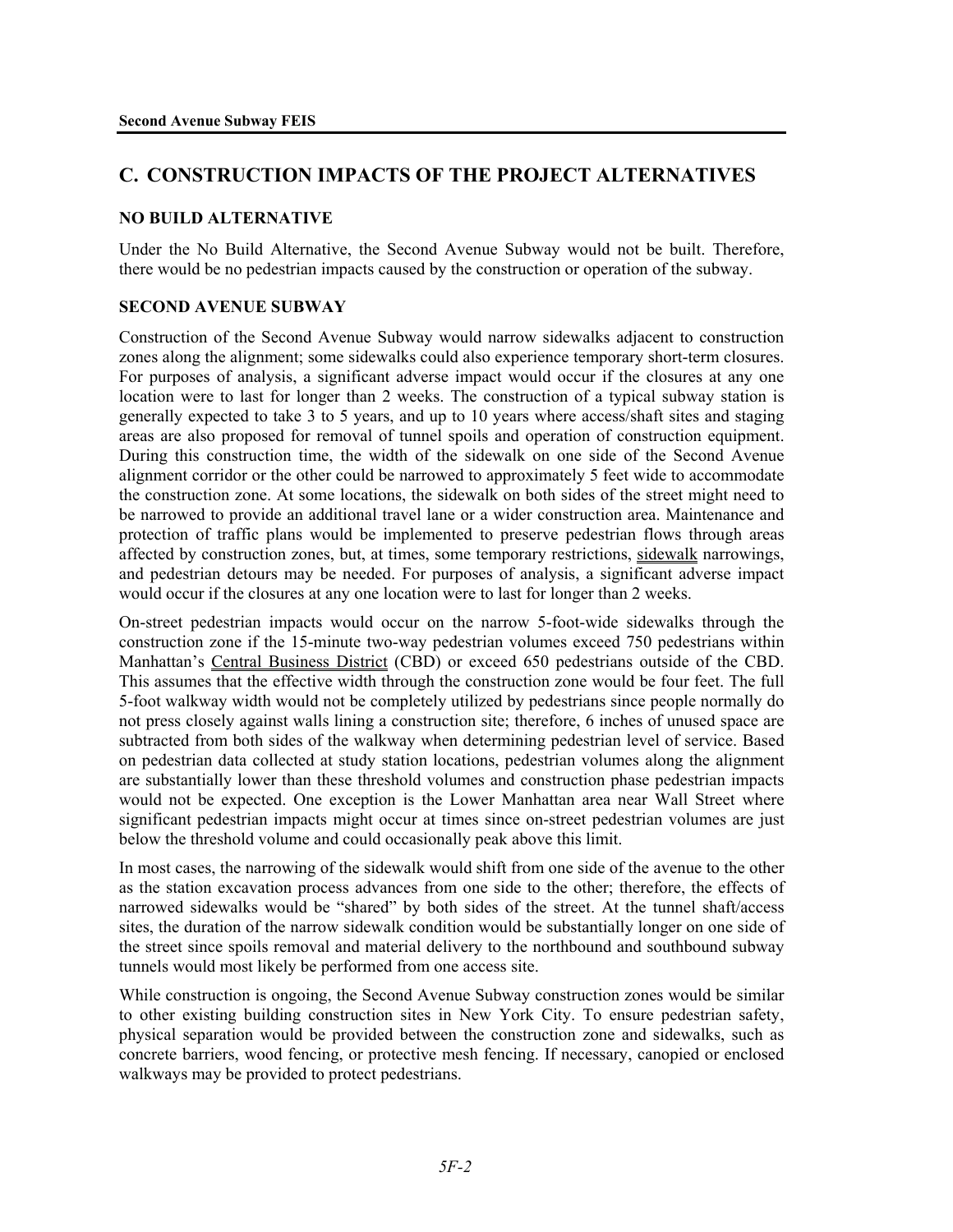Movement by work vehicles and equipment across designated pedestrian paths would be minimized and, if necessary, controlled by flagmen. Similarly, the turning radii of cranes or the daily operation of other construction equipment would be monitored so that they do not encroach within the pedestrian walkways.

Despite the pedestrian protection that would be provided on the construction side of the street, many pedestrians may decide to use the non-construction side of the street instead. As a result, some pedestrian crowding may occur on the sidewalks of the non-construction side. If construction-related pedestrian congestion should occur, it may be necessary to remove sidewalk furniture, such as benches, newspaper vending machines, and planters, and require that garbage be placed at the curb after the evening peak period to maximize pedestrian walking space.

# **D. PERMANENT IMPACTS OF THE PROJECT ALTERNATIVES**

## **NO BUILD ALTERNATIVE**

As described above under "Future Conditions Common to All Alternatives," pedestrian volume levels in the study area would increase. These increases, therefore, could result in significant pedestrian impacts at certain locations under No Build conditions. Deteriorated conditions would be expected at congested crosswalk and corner locations that currently operate at marginally acceptable or unacceptable levels of service. Pedestrian crosswalks and corner reservoir areas adjacent to GCT would be impacted by LIRR East Side Access into GCT, but could be mitigated by widening the crosswalks, and/or relocation of street furniture.

## **SECOND AVENUE SUBWAY**

With the Second Avenue Subway, 16 new subway stations would be built, each of which would attract riders (i.e., pedestrians). A new express subway service would also be provided along the existing Broadway Line south to Canal Street, increasing pedestrian flows at existing  $\mathbf{0} \mathbf{0} \mathbf{0} \mathbf{0}$ and  $\Phi$  stations through Midtown Manhattan as well, compared to the 2000 base year. The new Second Avenue Subway would relieve overcrowded conditions on the Lexington Avenue Line, which would also reduce on-street pedestrian congestion en route to and at Lexington Avenue subway stations.

Prior to publication of the SDEIS, it was unknown exactly where street-level station entrances would be located. The dimensions and configurations of the entrances as well as the number of entrances at each station are not final as engineering continues. For the SDEIS's analyses, assumptions were made about entrance locations based on preliminary project plans. In addition, it was conservatively assumed (from the perspective of pedestrian flow) that station entrances would be located within the sidewalk area rather than in buildings. As engineering work continued, more specific information regarding station entrance locations and design features has been developed to accommodate future entrance volumes and on-street pedestrian conditions. The analyses contained in the FEIS include the latest station planning and design information regarding the locations and design configurations of entrances, as well as updated subway ridership projections for each station analyzed.

The street corners were the primary pedestrian elements analyzed at most study locations since some station entrances would feed directly into the corners, and mezzanine passageways provided below ground would eliminate the need for pedestrians to cross the intersection at street level. A representative set of crosswalk locations was also analyzed.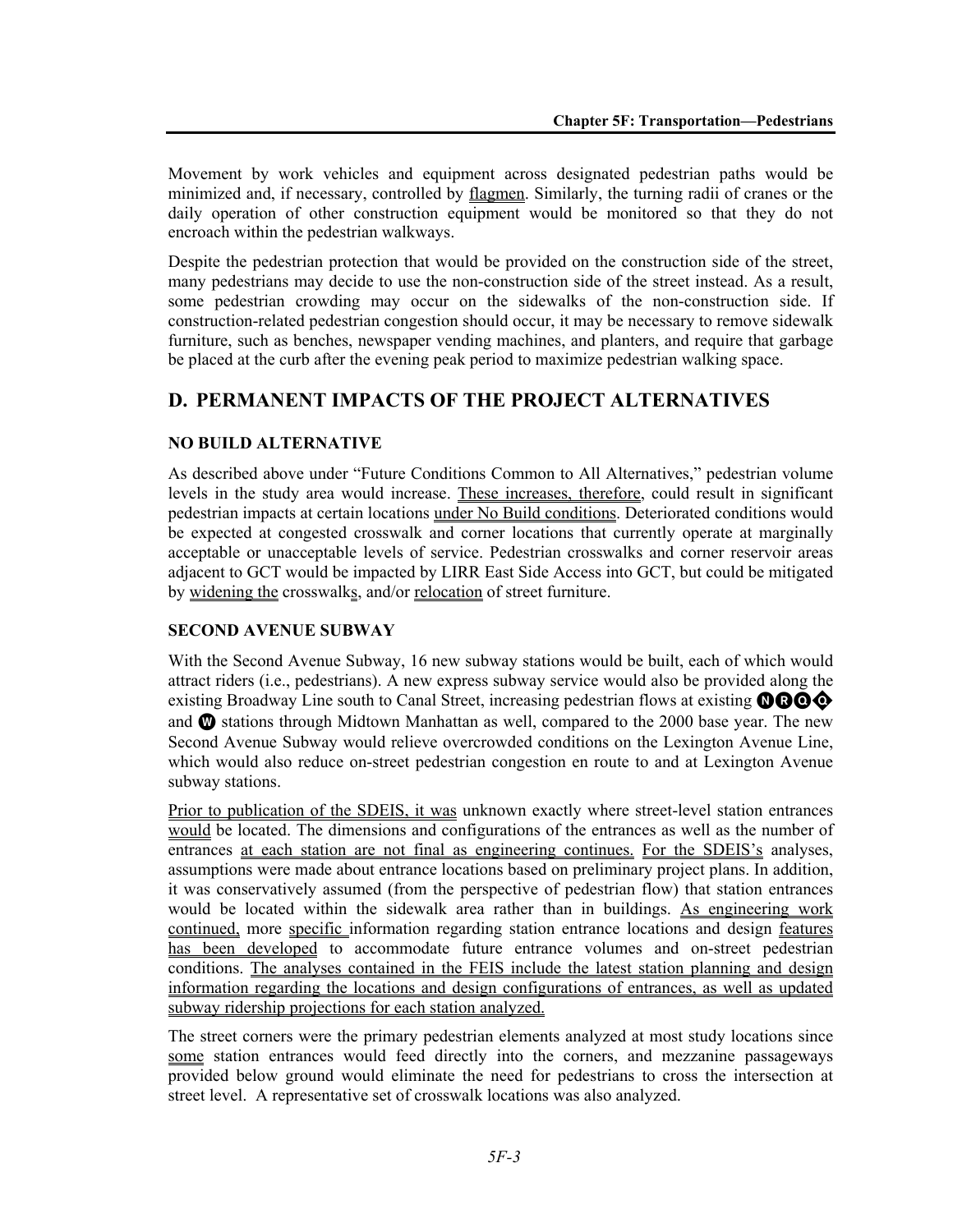On-street pedestrian elements at 11 representative station locations were selected for detailed analysis in the SDEIS. These analyses have been updated in this FEIS—at the 125th, 96th, 86th, 72nd, 42nd, 14th, Seaport, and Hanover Square Stations on the Second Avenue Subway; and at the 42nd Street/Times Square and 34th Street/Herald Square Stations on the Broadway Line. The Grand Central Station on the Lexington Avenue Line was also analyzed to quantify the onstreet pedestrian flow benefits of reduced ridership on the Lexington Avenue Line. The Second Avenue station locations selected for analysis were chosen because they either represent stations with higher street entrance/exit volumes or would be located in areas with existing on-street pedestrian conditions that were likely to be impacted by additional pedestrian volumes. The two Broadway Line stations selected had the highest station entrance/exit pedestrian volume increment, at a specific entrance, of the express service stations and are located in two areas where on-street pedestrian volumes are substantial. For these analyses, new on-street pedestrian counts were performed in the spring of 2002. Pedestrian data collected in 2000 for the proposed Goldman Sachs office/trading facility at 55 Water Street was used for the Hanover Square Station area.

Station entrance pedestrian flows analyzed were obtained from the NYCT transit model of the Second Avenue Subway during the AM peak hour. Assumptions for station entrance locations at intersections, the methodology for assigning pedestrians, and the criteria for identifying significant pedestrian impacts are provided in Appendix D. On-street pedestrian level of service analyses indicate that significant impacts can be expected at some station entrance locations (see Appendix Tables D.2-15 and D.2-16). The final number and specific locations of station entrances will be reviewed, evaluated, and may be modified as engineering continues. Additional significant impacts could occur if fewer entrances are constructed than the number that was assumed for these analyses. Additional impacts could also be created at other locations if station entrances were moved or added. Following is a detailed explanation of the findings at study station entrances and a description of possible pedestrian improvement measures that could be considered.

## *EAST HARLEM*

Pedestrian elements at the intersection of 125th Street at Lexington Avenue and 125th Street at Park Avenue were analyzed for the future 125th Street terminal station of the Second Avenue Subway. This station would be built in Phase 2 of the project. With the Second Avenue Subway, the combined subway pedestrian volume at these two station entrances would be over 50 percent higher (approximately 1,200 pedestrians) than the station entrance volume at Lexington Avenue without the new subway line. However, the transit model output indicates that the pedestrian flows at the Lexington Avenue entrance would experience a decrease of about 20 percent (about 750 pedestrians) in the Build condition during the AM peak hour, as a result of: 1) new Park Avenue entrances that would intercept local area pedestrians and bus and commuter railroad riders from the west; and 2) the new Second Avenue Subway station at 116th Street, which would attract existing **456** subway riders from nearby residential areas who previously used the 125th Street Station. As a result, pedestrian conditions at corners and crosswalks would improve at the 125th Street and Lexington Avenue intersection.

The station entrance locations at the intersection of 125th Street and Park Avenue would be located on the north and south medians. Compared with No Build conditions, the analysis shows that the south crosswalk at Park Avenue would deteriorate from LOS C to LOS E during the AM and PM peak hours. Similarly, the north crosswalk would deteriorate only during the AM peak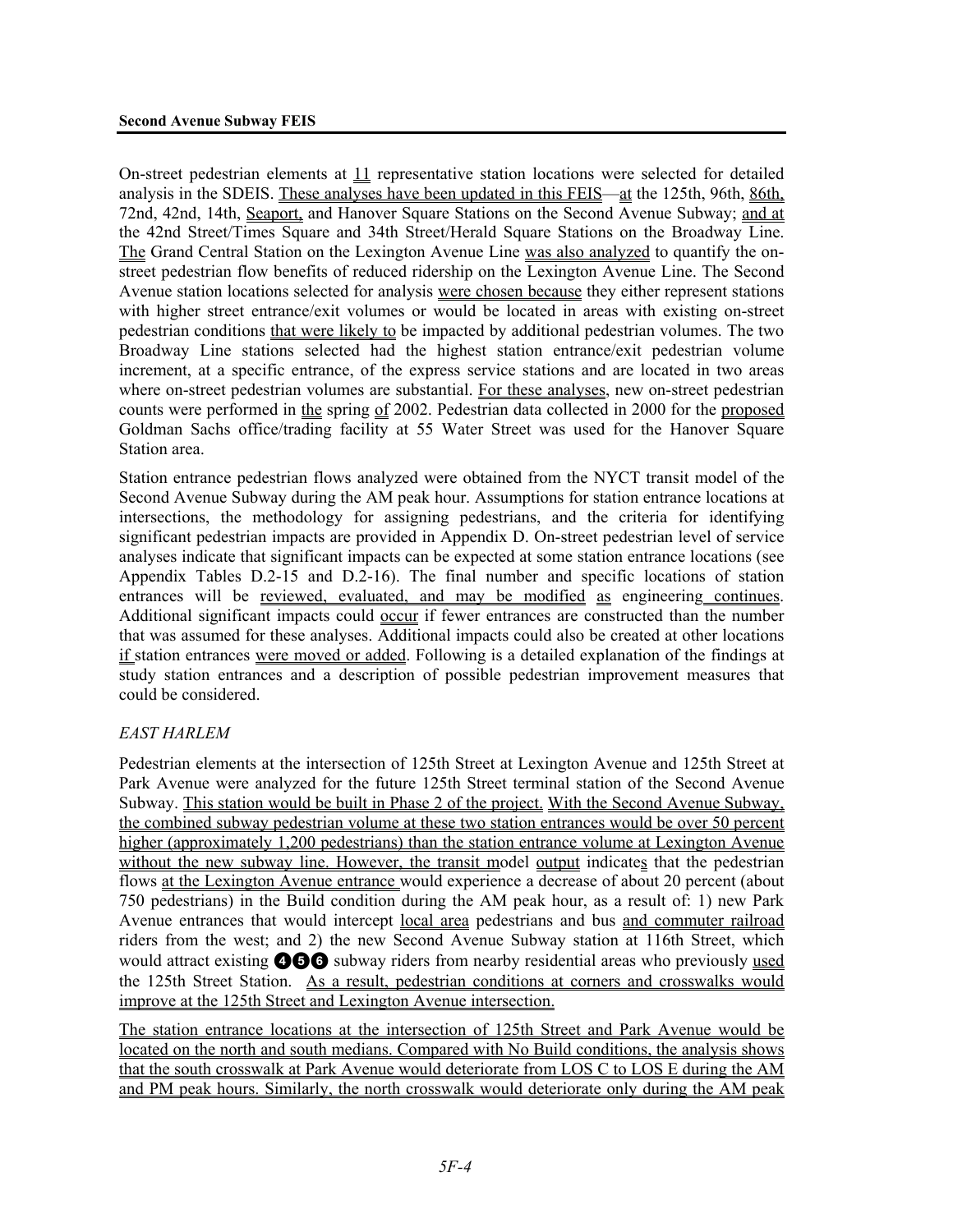hour from LOS D to LOS E. Increasing the crosswalk widths from 12 feet to 16 feet and from 13 feet to 19 feet could mitigate the impact at the north and south crosswalks, respectively.

## *UPPER EAST SIDE*

The 94th Street entrances at the 96th Street Station were selected for analysis since these entrances were estimated to process among the highest volumes on the proposed Second Avenue Subway Line. This station would be built in Phase 1 of the project. Model estimates completed for the FEIS indicate that some 6,400 people would use these station entrances in the AM peak hour, of which 75 percent would be entering the subway from the residential areas on the Upper East Side between 90th and 95th Streets.

The station entrances at 94th Street were analyzed with entrances at the northeast and southwest corners. With two entrances at this location, the analysis indicates that the east crosswalk (across 94th Street) would deteriorate from LOS B to LOS E conditions in the AM and PM peak hours. This impact could not be fully mitigated to acceptable conditions by widening the crosswalk or providing more pedestrian crossing time. The corner reservoir areas are wide but would not acceptably accommodate the future pedestrian flows. The analysis also indicates that the southeast corner would deteriorate from LOS A to LOS E in the AM peak hour. This impact cannot be fully mitigated by widening the sidewalks.

Adding a new station entrance on the southeast corner of 94th Street would be an alternative mitigation measure for the above crosswalk and corner impacts, but it would create significant additional residential and business displacement impacts, and it would be costly. Therefore, it was determined that the benefits of adding a new entrance did not outweigh the impacts that it would create. Therefore, some crosswalk and corner reservoir impacts would remain unmitigated.

On-street pedestrian conditions were also examined at the 86th Street Station, which would be built during Phase 1 of the project. Station entrances are currently assumed on the northeast and southeast corners at Second Avenue and 86th Street and on the northeast corner at Second Avenue and 83rd Street. Model output reports indicate that the 86th Street entrances would process about 8,800 pedestrians during the AM peak hour. The pedestrian analysis indicates that the north crosswalk would deteriorate during the AM peak hour from LOS D in the No Build to LOS E in the Build condition. Widening the north crosswalk by 3 feet would mitigate this impact. The analysis also indicates that the corner reservoir areas at 86th Street are wide and would acceptably accommodate the future year pedestrian flows.

The 72nd Street Station entrances on 72nd Street were selected for analysis since these entrances were estimated to process among the highest station entrance volumes on the proposed subway line—over 6,900 pedestrians in the AM peak hour. Station entrances would be provided on the north side of 72nd Street, and the results of the pedestrian analysis indicate that all corners would continue to operate at acceptable levels of service during the AM and PM peak 15-minute periods. This station would be built in Phase 1 of the project.

## *EAST MIDTOWN*

In the East Midtown area, pedestrian analyses were performed for the 42nd Street Station's entrances at 44th Street and 42nd Street. This station would be built in Phase 3 of the project. AM peak hour pedestrian flows of approximately 5,850 and 2,800 pedestrians per hour are projected at the 44th and 42nd Street entrances, respectively. The pedestrian analyses indicate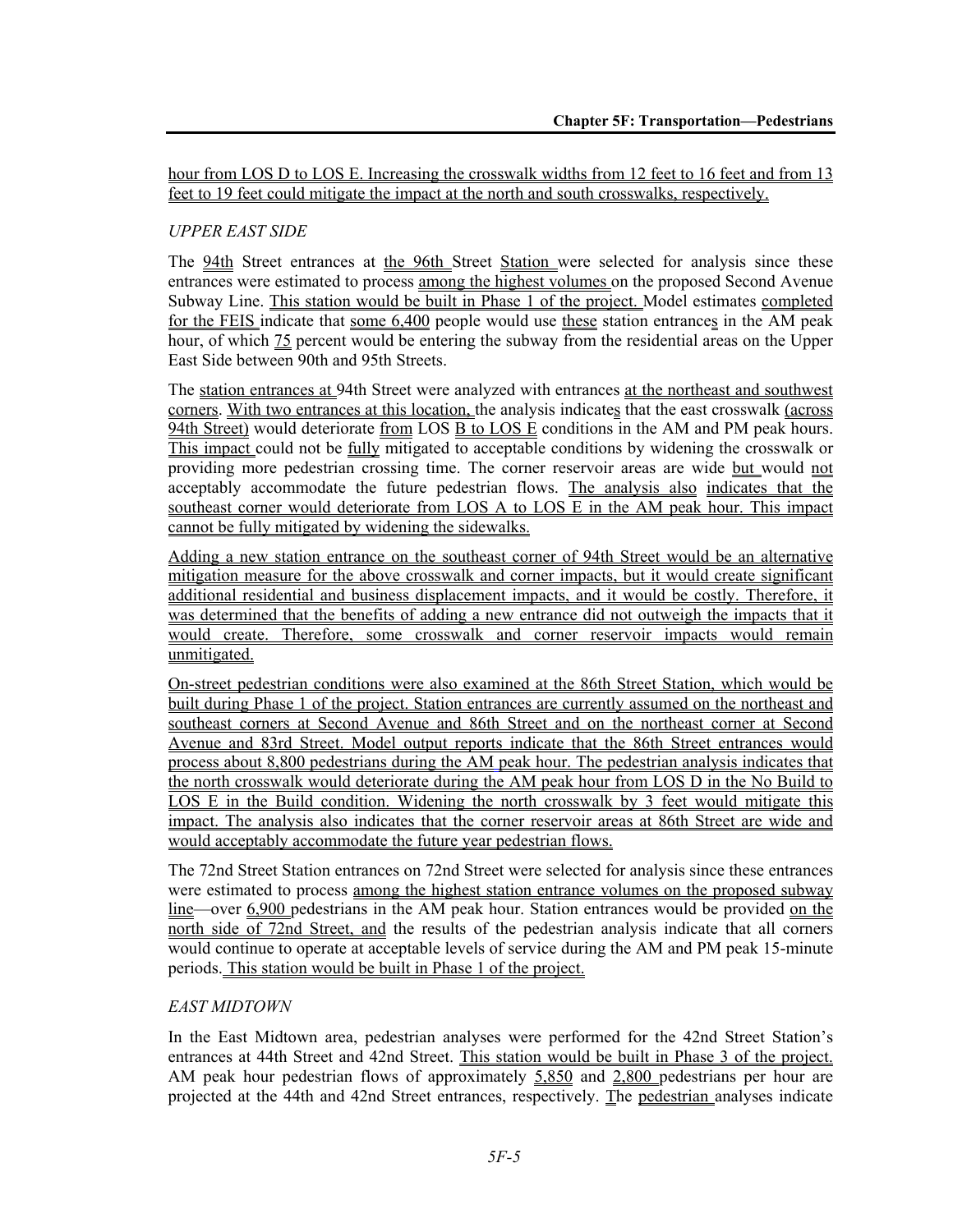that the corner reservoir areas at the 42nd Street intersection would continue to operate at acceptable level of service conditions. However, at 44th Street, the northeast corner (during the AM peak hour) and the northwest corner (during the PM peak hour) would deteriorate from LOS B in the No Build to LOS E in the Build condition. Relocating all street furniture, such as refuse cans, mail boxes, and phone booths from the corner reservoir area would fully mitigate the significant adverse impacts. The west crosswalk at 44th Street would deteriorate to LOS E during the AM and PM peak periods. Widening the crosswalk from its existing 12-foot width to a width of 20 feet would fully mitigate the impacts on this crosswalk.

Pedestrian conditions at the 42nd Street intersection with Lexington Avenue were also analyzed to quantify the pedestrian benefits of fewer riders on the Lexington Avenue subway as a result of the nearby 42nd Street Station on the new Second Avenue Subway. In the AM peak hour, the heavily used Lexington Avenue station entrance would serve nearly 3,300 fewer pedestrians—a 27 percent reduction—compared with the No Build condition. This reduction in subway station entry/exit volume would improve pedestrian flow conditions on the northwest and northeast corners of Lexington Avenue and 42nd Street from LOS E to LOS D or better in the AM and PM peak hours.

#### *GRAMERCY PARK/UNION SQUARE*

Within this area, AM peak hour pedestrian flows at the 14th and 23rd Street Station entrances would be 2,600 and 4,950 pedestrians per hour, respectively. These two stations would be built in Phase 3 of the project. The estimated 14th Street Station entrance volumes are lower than the 23rd Street Station volumes, but the 14th Street Station was selected for analysis since it was anticipated that pedestrian volumes would be more concentrated at specific sidewalk corners due to the volume of passengers transferring from crosstown buses that serve Avenues A, B, C, and D. Station entrances are currently planned for the northwest and southeast corners at Second Avenue and 14th Street. The analysis determined that the northwest and southeast corners would continue to operate at an acceptable level of service. These two corner reservoir areas are expected to process the highest increment of new pedestrians since these are the corners that would accommodate transfer movements between the crosstown M9 and M14 buses and the Second Avenue Subway.

## *EAST VILLAGE/LOWER EAST SIDE/CHINATOWN*

The stations at Houston Street, Grand Street, and Chatham Square were estimated to process the lowest station entrance volumes along the Second Avenue alignment, ranging from 1,000 to 2,100 pedestrians during the AM peak hour. The Houston Street Station would be built in Phase 3, and the Grand Street and Chatham Square Stations would be built in Phase 4 of the project. In this study area, on-street pedestrians at the Grand Street Station might experience the most substantial decline in levels of service due to the currently congested sidewalk conditions at Grand Street and Chrystie Street. The sidewalks are narrow, are occupied by obstructions such as newsstands, fruit and vegetable vendors, trash receptacles, and street light poles, and can become congested with a low volume of pedestrians.

Since the **BO** subway <u>routes did not</u> stop at Grand Street when the EIS analyses were prepared, because of the Manhattan Bridge reconstruction project, a quantitative pedestrian analysis was not performed at the Grand Street Station. As a result, existing station entrance volumes are lower than would normally be expected and do not provide an accurate base for future year analyses. However, significant on-street pedestrian impacts would not be expected at this station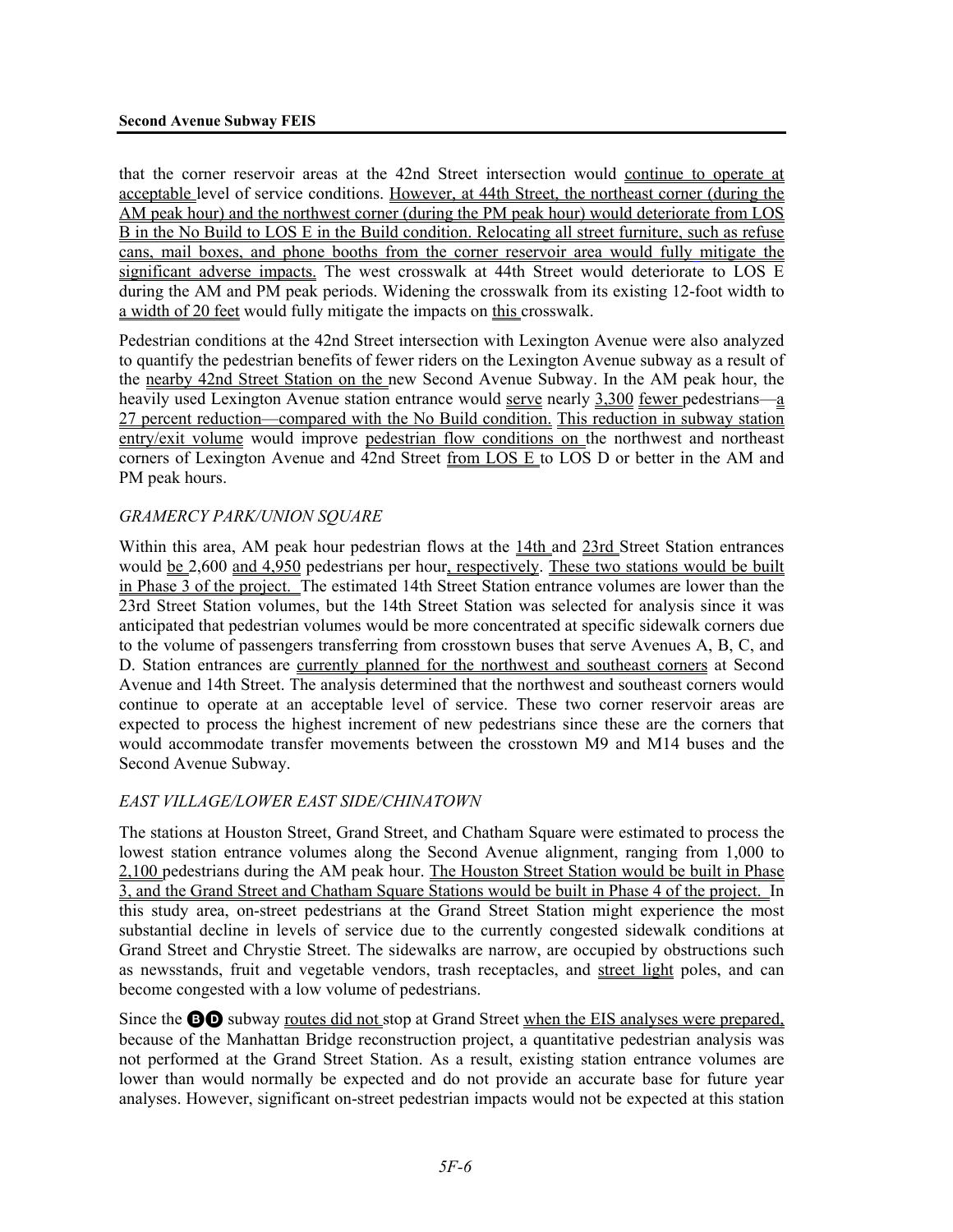since future year conditions would be evaluated during continuing engineering, and design improvements would be incorporated to accommodate additional pedestrian traffic.

## *LOWER MANHATTAN*

At the Seaport Station in Lower Manhattan, the proposed entrances at the northeast and northwest corners of Fulton Street and Water/Pearl Streets were selected for analysis. This station would be built in Phase 4 of the project. The Fulton Street entrances are expected to process more than 2,900 pedestrians during the AM peak hour. The pedestrian analysis indicated that all corners and crosswalks at the Fulton Street intersection would operate at LOS D or better in the AM and PM peak hours.

On-street pedestrian conditions were also analyzed at the Hanover Square Station, the southern terminal of the proposed Second Avenue Subway, which would also be built in Phase 4 of the project. Station entrances are currently planned on the northeast and northwest corners of Water and Wall Streets, the southeast corner of Water Street and Hanover Square, and on the southwest corner of Coenties Slip and Water Street. The intersection of Water Street and Wall Street was analyzed because existing pedestrian volumes were highest at this intersection. The analysis found the crosswalks and corners at this intersection would operate at LOS D or better, which is acceptable for a business district in Manhattan.

## *BROADWAY LINE*

On-street pedestrian conditions at the Times Square, Herald Square, and Union Square Stations were examined to determine the effect of operating the extended **O** route of the Second Avenue Subway, as an express service along the Broadway Line. The extended  $\bullet$  service would begin operating at the completion of Phase 1 of the project.

The Times Square and Herald Square Stations currently process high pedestrian volumes at their entrances and were identified to experience an increase in station entrance flows with the Second Avenue Subway service. Total station entrance flows would increase by about 1.8 percent (500 pedestrians) and 5 percent (600 pedestrians) at the Times Square and Herald Square Stations, respectively, in the AM peak hour.

At the Times Square Station, the entrance at Seventh Avenue/40th Street would process an increased volume compared with the No Build condition, even though the overall increase in station entry/exit volumes at the station complex is small. It was determined that the eastern crosswalk at this intersection would noticeably deteriorate within LOS E, but could be mitigated by widening the crosswalk by 1 foot, i.e., from 19 feet to 20 feet. At the Herald Square Station, the moderate overall increase in entry/exit volumes, forecast in the latest model runs, when spread over several stairs, could be satisfactorily accommodated without mitigation. For example, at the Sixth Avenue/32nd Street intersection, which was analyzed in the SDEIS, all corners and crosswalks with the lower forecasted volumes were found to operate in the Build condition at levels that are equal to or better than No Build conditions.

The 14th Street entrance to the 14th Street-Union Square Station would have a slight decrease in pedestrian volumes, because the Lexington Avenue Line, which also serves this station, would experience a ridership decrease due to the new Second Avenue Subway and its station at 14th Street.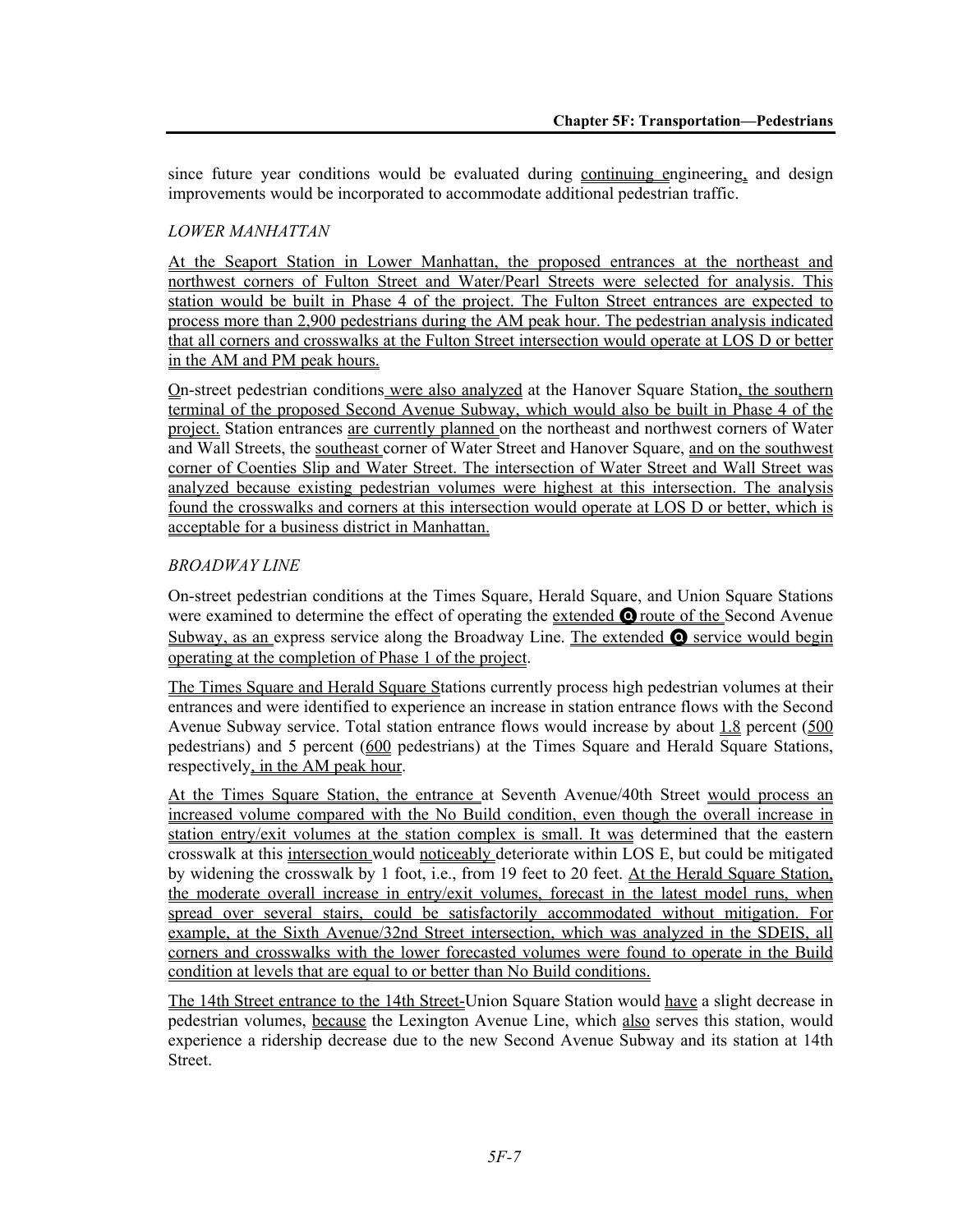#### *OTHER STATION AREAS*

Although on-street pedestrian conditions were not examined at the other station entrance locations, it is possible to extrapolate the findings of the detailed analyses to these other stations. Except for the 55th Street Station, model estimates indicated that all other station entrances would process pedestrian flows of 2,500 pedestrians or less in the peak travel hours. The pedestrian elements adjacent to these station entrances would likely be able to accommodate these new pedestrian flows at an acceptable level of service; otherwise, standard improvements, such as widening the crosswalk or relocating street furniture, would most likely mitigate potential impacts.

#### *INTERIM TERMINAL STATIONS*

As described in Chapter 3, "Description of Construction Methods and Activities," NYCT plans to construct the Second Avenue Subway in four phases. Under the selected constructionsequencing plan, the first operating phase would connect to the 63rd Street Line and include three entirely new subway stations—96th Street, 86th Street, and 72nd Street—plus new subway entrances at the existing subway station at 63rd Street and Lexington Avenue. It would also include tunnels and tracks connecting the area from 105th Street to 62nd Street. The 96th Street Station would serve as the interim terminal station. The effects of this interim terminus on pedestrian conditions on nearby sidewalks and crosswalks are described below.

The ridership model forecasts that nearly 3,200 pedestrians would be attracted to the 96th Street Station during the AM peak hour at the completion of Phase 1 of the project. Analyses were conducted that assumed current plans for an entrance on the southwest corner of 96th Street and Second Avenue, when this station would be the interim northern terminus of the new subway line. The analyses indicated that the crosswalks would operate at LOS C or better in both the AM and PM peak hours. Similarly, the corners would operate at LOS B or better in both the AM and PM peak hours.

Pedestrian conditions at 94th Street, where additional entrances to the 96th Street Station would be located, were also analyzed for this initial operating phase. The analysis indicated that pedestrian conditions would be essentially the same as those with the full-length Second Avenue Subway (see discussions above).

The conclusions about pedestrian conditions at 96th Street under the first operating phase can be used to extrapolate conditions at any other station location used for a temporary terminal. At the completion of Phase 3 of the project, the interim terminal station at the south end would be at Houston Street. While the interim terminal station would experience higher bus transfer volumes than predicted for the station once the full-length subway is complete, the resulting entry/exit volumes would be relatively low and, like 96th Street Station, significant adverse impacts are not expected.

# **E. SUMMARY OF SIGNIFICANT ADVERSE IMPACTS AND MITIGATION MEASURES**

#### **SIGNIFICANT ADVERSE IMPACTS**

Impacts to pedestrian conditions would occur during construction at locations where sidewalks are already congested and where such sidewalks are substantially narrowed during